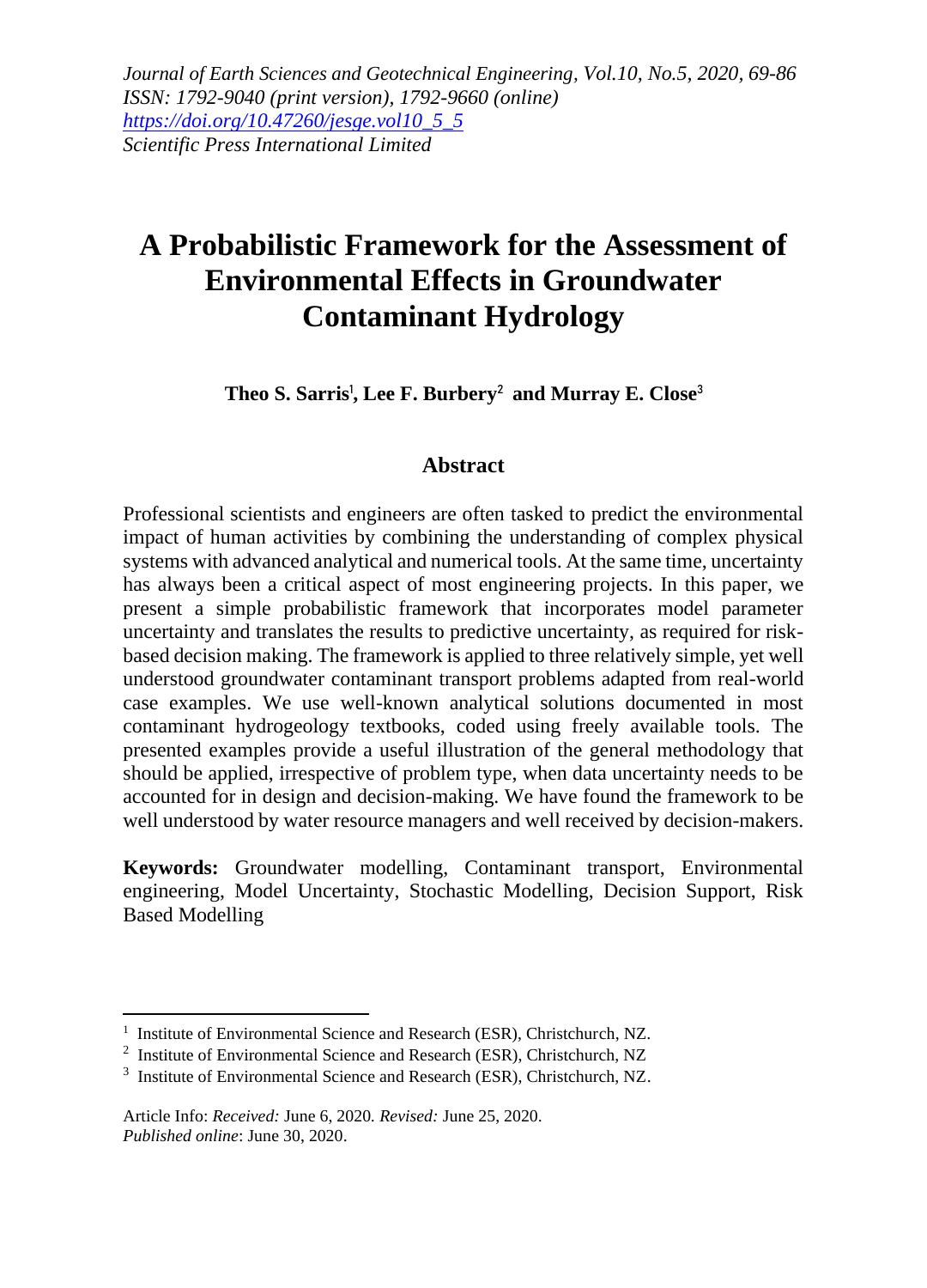# **1. Introduction**

Professional engineers are often tasked to predict the impact of human activities on the environment by combining the understanding of complex physical systems with advanced analytical and numerical tools. At the same time, uncertainty has always been a critical aspect of most engineering projects. As decision makers, professional engineers need to make the best technical decisions in the presence of scientific and economic uncertainties and addressing uncertainty is an indispensable part of modelling and prediction [1].

In the area of groundwater hydrology, issues of parameter heterogeneity, scaling and uncertainty have been a very active research area since the 1970's [2] giving rise to the topic of Stochastic Subsurface Hydrology. In modelling applications, effective properties are often employed to address spatial heterogeneity, but their estimation is scale dependent, while the limited amount of field measurements result in significant uncertainties [3]. By incorporating a probabilistic (or stochastic) approach, the model parameters become random stochastic functions, and the governing flow and transport equations become stochastic partial differential equations. Consequently, the solution is no longer deterministic, and is characterized by the ensemble instead. The result can then be presented in the form of a cumulative distribution function, where the answer takes the form of probabilities that the assessed outcomes would fall within ranges, that have some significance for the considered problem [4].

There are several probabilistic approaches available, but Monte Carlo based methods are perhaps the most commonly used, for complex nonlinear problems. These involve generating multiple equally likely realizations of all parameters, with each deterministic realization used to solve the underlying problem. Multiple realizations are used to reconstruct the solution multivariate distribution, providing estimates of the solution lower order statistics (such as mean and variance), relating parameter uncertainty to predictive uncertainty [5].

Despite the recognition that deterministic solutions only provide a modeler's best guess and do not represent reality at all [6], there has been limited adoption of stochastic methods by practitioners, for practical applications of groundwater flow and contaminant transport analysis and assessments of environmental effects [7]. Practitioners often rely on very basic sensitivity analysis that typically provides only crude estimations of possible solution ranges, with no probabilistic support or cross dependencies. These limitations often form crucial barriers for the decision maker, when risk-based decisions are being sought.

In this work we adopt a probabilistic framework, to quantify the risk to the groundwater resource used for drinking water supply, from a hypothetical contamination event in an unconfined alluvial gravel aquifer. Given the lack of sitespecific information, we opted to estimate the probabilities of contamination reaching these supply wells under various scenarios, using a Monte Carlo approach. Two case studies are presented, based on real applications in which we examine three advective-dispersive subsurface contaminant transport modelling scenarios.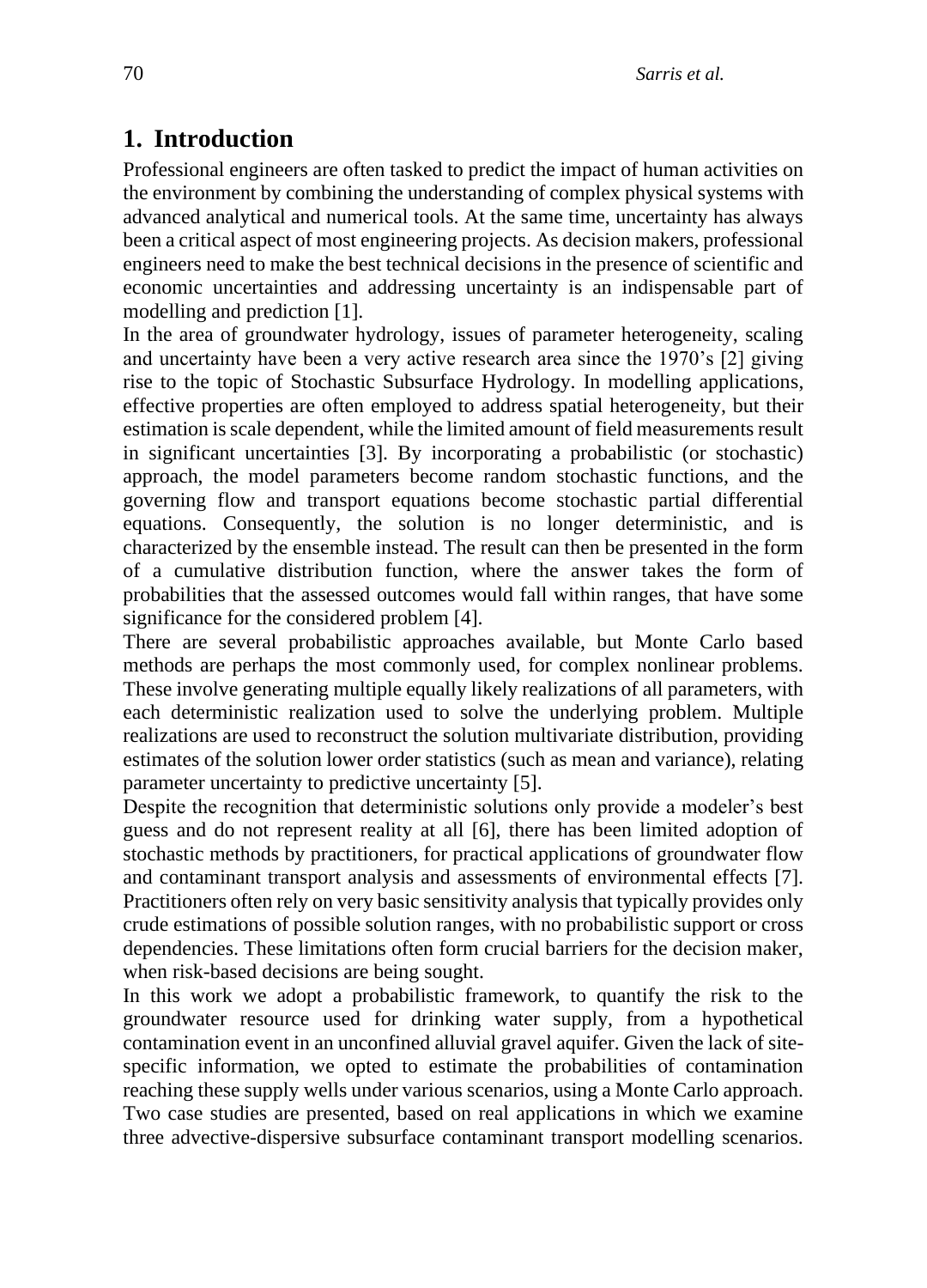Well-known analytical solutions documented in most contaminant hydrogeology textbooks are used in the problems and coded within a Microsoft Excel- spreadsheet. The stochastic analysis is undertaken using a publicly available Monte Carlo analysis add-in for Microsoft Excel, eliminating the need for specialized software.

## **2. Case studies**

For this study we consider two resource consenting problems in New Zealand. Both are simplified so that the transport problem becomes tractable with analytical methods. This means that some physical and geochemical interactions and processes are ignored in favor of simplicity, but these simplifications have been deemed acceptable by the consenting authorities. The same approach can be easily extended to problems where analytical solutions may not be available, but specialty software or coding may be required.

### **2.1 Impact of a permeable reactive barrier on water chemistry**

The first problem is a simplification of a case study that involves the installation and monitoring of an experimental denitrifying permeable reactive barrier (PRB) at the Silverstream Reserve near Christchurch, New Zealand [8]. This is part of an ESR research project to develop and demonstrate technologies to enhance the removal of nitrate from shallow groundwater systems before they impact receiving surface waters such as streams and lakes. The approach being trialed at the Silverstream Reserve uses a woodchip denitrifying PRB or 'denitrification wall' [9] to enhance natural attenuation of nitrate pollution in a shallow gravel aquifer. The denitrification wall comprises a binary mixture of coarse woodchip and gravel, entrenched below the water table, and aligned across the path of groundwater flow. The organic carbon in the woodchip provides a solid-phase food source for facultative heterotrophic bacteria that live in the aquifer and can reduce nitrate to benign gaseous nitrogen via the process of denitrification (e.g. [10]). The role of the coarse gravel component is to provide structural support to the PRB and maintain its high permeability.

Denitrification is a microbial respiration process that proceeds in groundwater only when all available dissolved oxygen has been exhausted. Although the aim of a denitrifying PRB is to remove nitrate from groundwater filtering through it, to achieve this it must also strip dissolved oxygen from the water. The gravel aquifer at Silverstream Reserve is habitat to a complex groundwater ecology that includes stygofauna that live within the pores of the gravel sediments. Because stygofauna require oxic conditions [11], it is perceived that construction and operation of a denitrification wall will adversely impact on them, particularly in the initial stages of operation when the woodchip is fresh and at its most reactive with a high content of labile organic carbon (e.g. [12]). Lesser, but similar concerns were expressed pertaining to potential impacts on a freshwater stream 600m down-gradient of the field site, known to be fed by groundwater discharge. Accordingly, the question of the likely extent of the impacts on the native aquifer ecology was asked. For this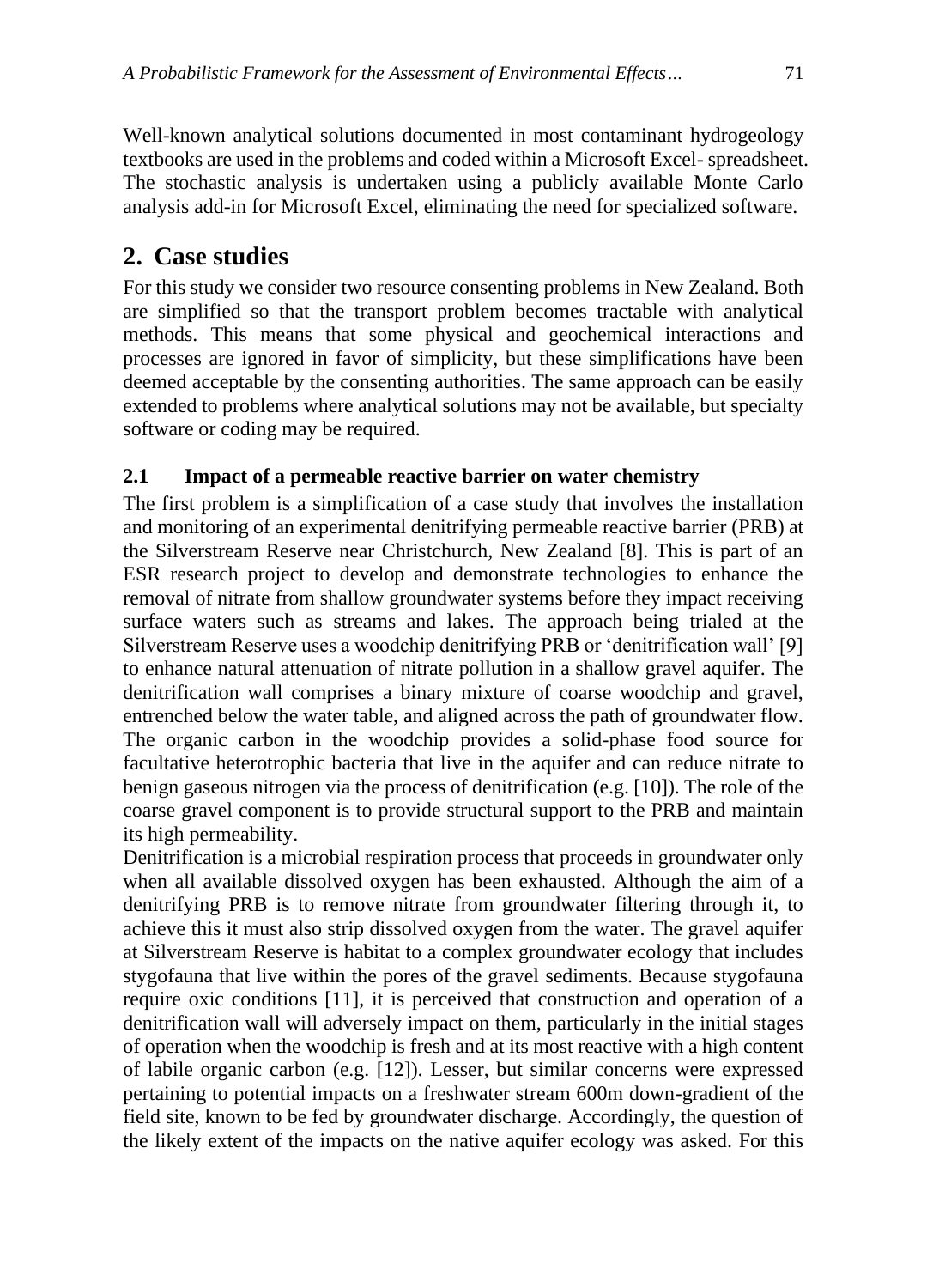study we concentrate on the propagation of the oxygen and nitrate-depleted groundwater plume expected from the woodchip PRB.

#### **2.2 Groundwater resource vulnerability assessment**

The second problem pertains to a proposal to expand quarrying operations within the Christchurch Groundwater Protection Zone – a planning zone intended to limit the risk of contamination of the City's drinking water resource from land-use activities. Existing regulations in Christchurch limit quarrying depths to within one meter above the highest recorded water table [13]. In a bid to secure more aggregate, quarry operators have sought to challenge this rule, proposing an alternative scenario whereby they will excavate to within one meter of the water table, but 'chase the water-table' and back-fill with 'clean-fill', which on occasion, will rest below the water table. Provided only clean virgin fill is used in back-fill operations, the only perceivable impact on the quality of the groundwater resource would be possible changes to aesthetic properties of the water (e.g. pH, hardness, iron and manganese). Such impacts, if realized, are considered to be of insignificant consequence. A more significant impact would be from the illicit act of burying hazardous materials in the quarry, which is considered here. We assess how vulnerable the groundwater resource that is exploited for drinking water supply is to such a hypothetical pollution incident. For the purpose of an initial assessment, the forced convection from the abstraction wells is ignored, which is a conservative assumption given concentrations at a pumped well are diluted by the effect of radial flow. Glyphosate [N-(Phosphonomethyl)glycine] and benzene are assumed as the hazardous contaminants of concern in the problem that we present as two individual scenarios. Glyphosate is the most widely used herbicide in the world, including New Zealand. Whilst there is no evidence glyphosate is hazardous to human health if consumed in drinking water, it is classified by the International Agency for Research on Cancer (a subdivision of the World Health Organization) as a probable human carcinogen [14]. There is growing interest from health and water quality advocates to properly assess its fate and transport in the environment, which is why it was included, as an extreme case, in the groundwater vulnerability assessment. Benzene is a volatile, yet soluble hydrocarbon solvent with carcinogenic properties. The Maximum Acceptable Value (MAV) for benzene in New Zealand drinking water is 0.01mg/L [15].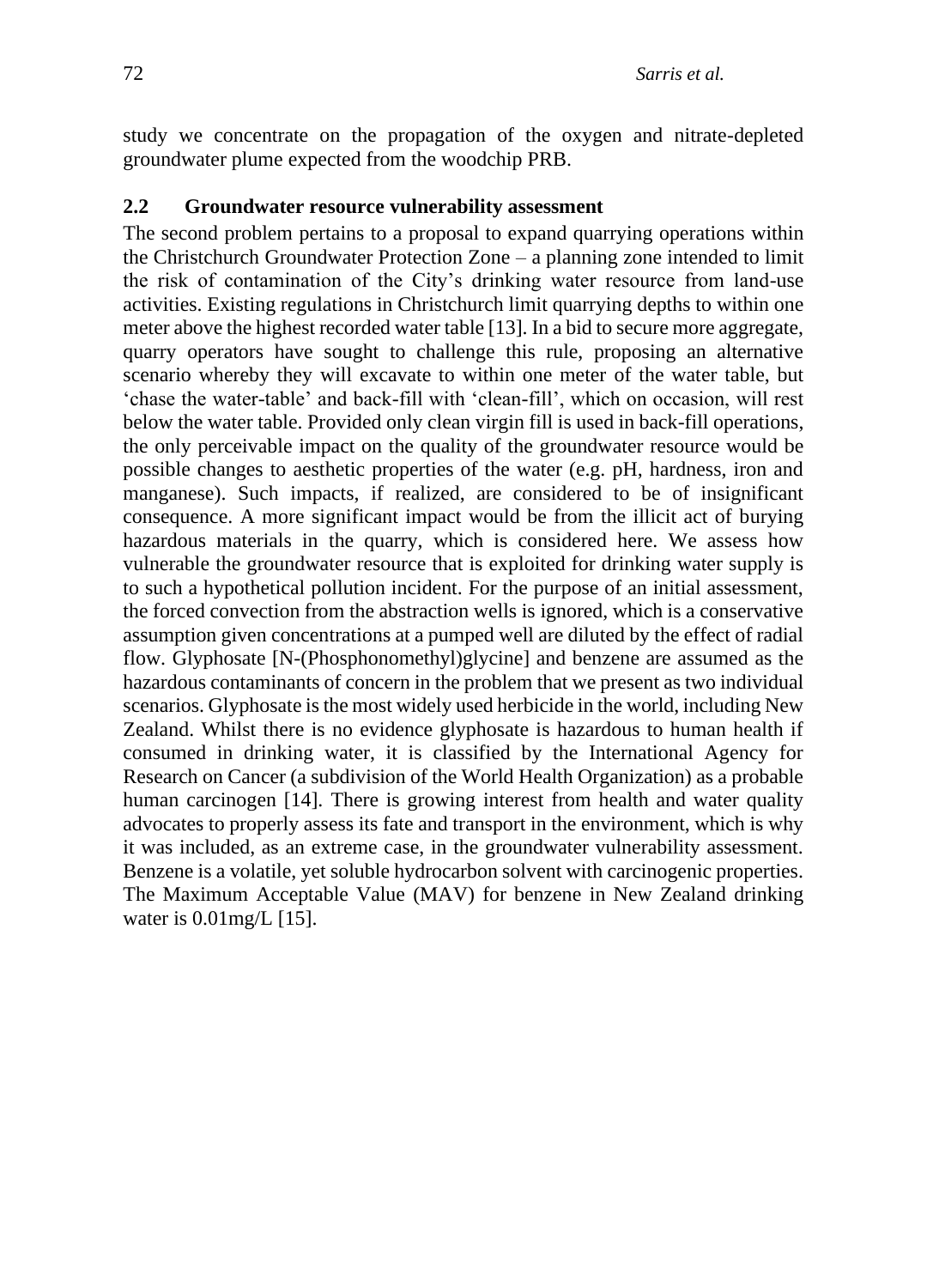# **3. Methods**

For this study we assume steady state, one-dimensional uniform velocity, in a threedimensional homogeneous aquifer, with longitudinal and transverse dispersion. Vertical dispersion is only assumed in one dimension, from the water table to the deeper parts of the aquifer.

### **3.1 Problem 1: Woodchip PRB plume mixing**

For the predictive simulation of a plume of de-oxygenated and nitrate-free water originating from the PRB installation, a continuous source of finite dimensions is assumed. A closed form analytical solution to the advection-dispersion problem described above is given by Domenico and Robbins [16], where the relative concentration  $(C/C_0)$  of the contaminant of interest in 3-dimensional space and time is given by:

$$
\frac{C(x, y, z, t)}{C_0} = \frac{1}{8} \operatorname{erfc} \left[ \frac{x - vt}{2\sqrt{(\alpha_x vt)}} \right] \operatorname{erf} \left[ \frac{Y_{PRB}}{4\sqrt{(\alpha_y x)}} \right] \operatorname{erf} \left[ \frac{Z_{PRB}}{2\sqrt{(\alpha_z x)}} \right] \tag{1}
$$

In equation (1),

- *x*, *y*, *z*, and *t* are space and time coordinates [units L and T],
- $C(x, y, z, t)$  is the contaminant concentration in space and time  $[M/L^3]$
- $C_0$  is the source concentration  $[M/L^3]$
- *YPRB* and *ZPRB* are the known source dimensions (60 m and 4.5 m respectively) [L],
- $\alpha_x$ ,  $\alpha_y$ , and  $\alpha_z$  are the dispersivities in x, y, and z direction respectively [L],
- $\nu$  is the one-dimensional uniform contaminant velocity in the x-direction  $[L/T]$ ,
- and *erf* and *erfc* are the error, and complementary error, functions, respectively [-].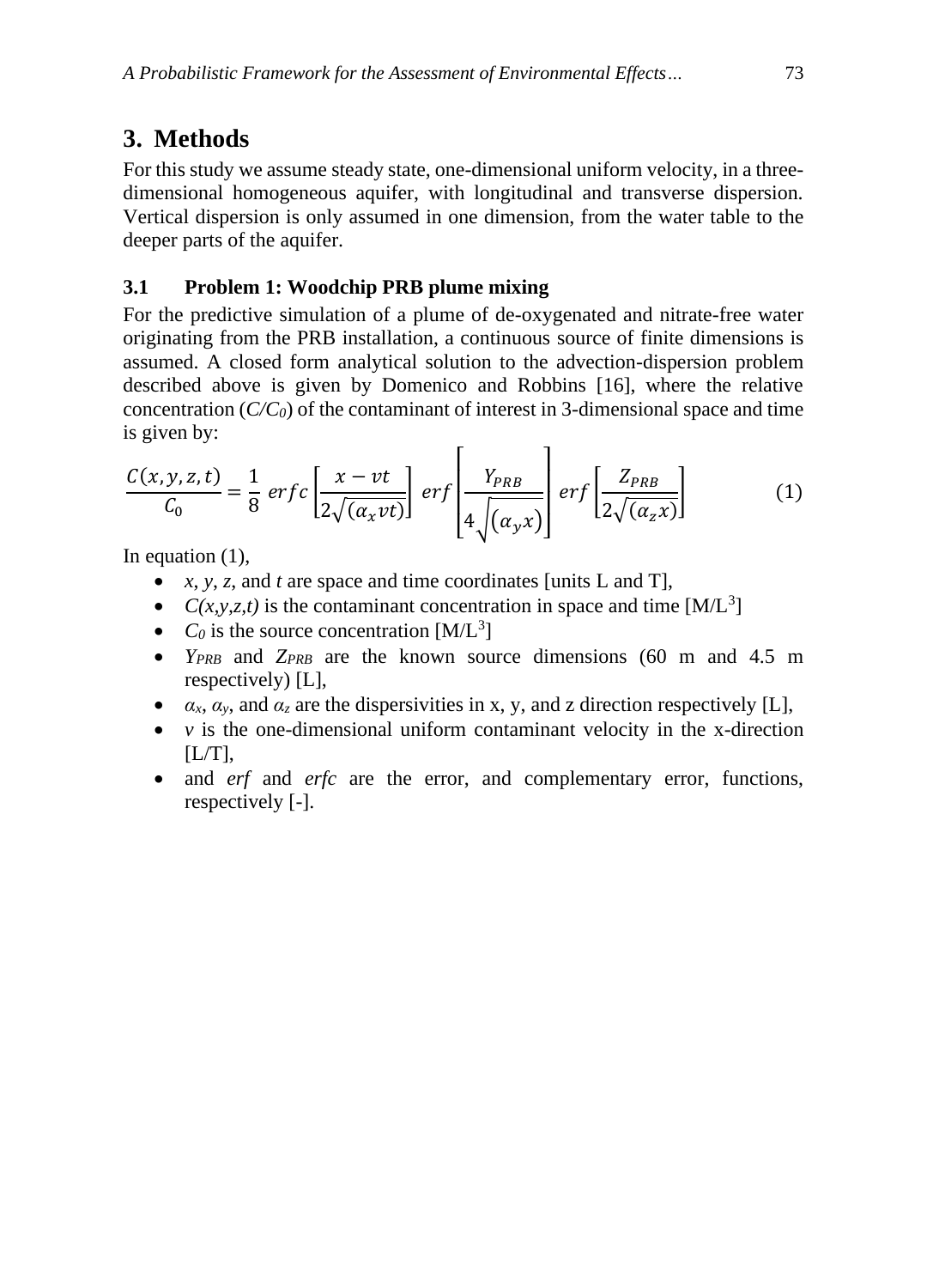

**Figure 1: Idealization of plume development with (a): a steady state planar source and (b) point instantaneous source.**

Srinivasan et al. [17] have shown that for all nonzero longitudinal dispersivity values the above solution is prone to finite error that reduces for transport problems having low longitudinal dispersivity values, high advection velocities, and large simulation times. We overlook these limitations in our problems, which involve high velocities and long transit times. The conceptual source characteristics and the idealized contaminant migration geometry are shown in Figure 1a.

#### **3.2 Problem 2a: Glyphosate spill**

Glyphosate strongly binds to soil particles, which limits its mobility in surface applications. However, in this problem, we assume a truckload of glyphosate is dumped into the quarry, as might be imaginable if its use as an herbicide is outlawed in the future and stockpiles of product are illegally disposed of. Being extremely soluble, glyphosate would be expected to instantaneously dissolve in groundwater and the whole spilled mass transport mechanism should commence relatively fast. For an instantaneous point source, Baetsle [18] derived an analytical solution of the plume propagation with biodegradation, according to:

$$
C(x, y, z, t) = \frac{C_0 V_0}{8(\pi t)^{3/2} \sqrt{\alpha_x \alpha_y \alpha_z}} \exp \left[ -\frac{(x - vt)^2}{4\alpha_x t} - \frac{y^2}{4\alpha_y t} - \frac{z^2}{4\alpha_z t} - \lambda t \right] \tag{2}
$$

where

- the product  $C_0V_0$  is the spilled mass [M],
- and  $\lambda$  is a first-order degradation rate  $[T^{-1}]$ .

Equation (2) was used to simulate the reactive mass transport of glyphosate in the unconfined aquifer. Figure 1b shows the idealized plume development from the instantaneous point source.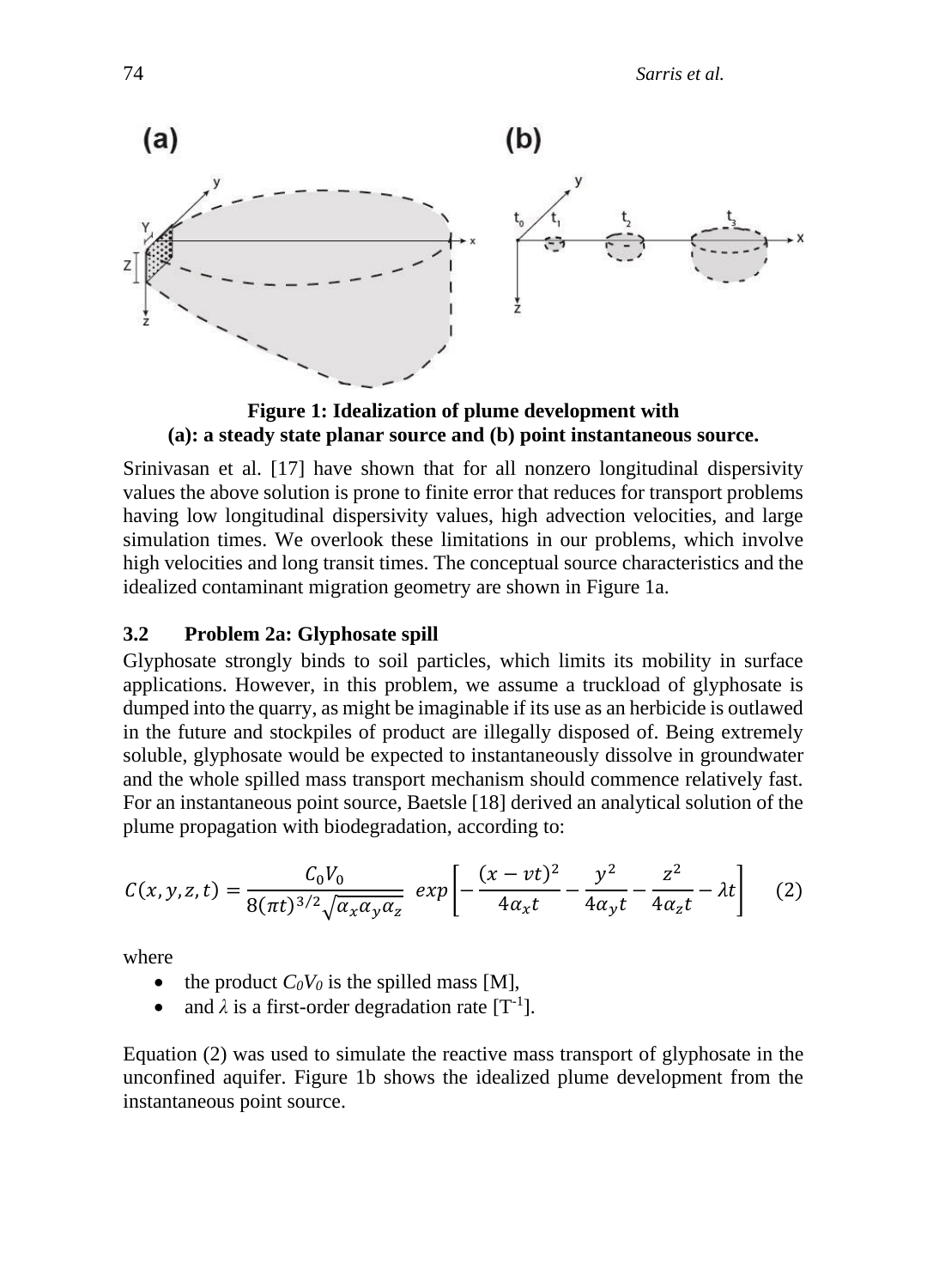#### **3.3 Problem 2b: Benzene spill**

Benzene is a volatile, light non-aqueous phase liquid that floats on water. A release from a source below the water table, such as leaking buried drums would form a pool of pure benzene of relatively low mobility that will steadily dissolve and generate a contaminant plume that would propagate down gradient whilst undergoing some degree of biodegradation. For this assessment, we make conservative assumptions that the source mass is infinite and ignore any effects of volatilization. Under these assumptions, the benzene source concentration in groundwater *C<sup>0</sup>* at the LNAPL-groundwater interface was calculated according to (e.g. [19]; [20]):

$$
C_0 = \frac{k^* C_S A}{\nu Y Z} \tag{3}
$$

where

- $k^*$  is the time invariant benzene mass transfer coefficient  $[L/T]$ ,
- $C_s$  is the benzene solubility in water  $[M/L^3]$ ,
- and *A* is the random pool interface area, inferred from the random spill volume and random spill dimensions *Y* and *Z*  $[L^2]$ .

We treated the problem as a finite plane source (identical to the geometry of the PRB problem, Figure 1a) where we conceived the source concentration could spread over the depth the leaking drums are below the water table. Accordingly, the following solution provided by [21], which is the solution of Domenico and Robbins [16] modified to include decay/degradation, was used to model the reactive transport of the dissolved benzene:

$$
\frac{C(x, y, z, t)}{C_0} = \frac{1}{8} \exp\left[\frac{x}{a_x} \left(1 - \sqrt{1 + \frac{4\lambda a_x}{v}}\right)\right] erf c \left[\frac{x - vt\sqrt{(1 + 4\lambda a_x/v)}}{2\sqrt{(a_x vt)}}\right]
$$

$$
\left\{ erf \left[\frac{y + Y/2}{2\sqrt{(a_y x)}}\right] - erf \left[\frac{y - Y/2}{2\sqrt{(a_y x)}}\right]\right\} \left\{ erf \left[\frac{z + Z}{2\sqrt{(a_z x)}}\right] - erf \left[\frac{z - Z}{2\sqrt{(a_z x)}}\right]\right\} \tag{4}
$$

In equation (4),

- *Y* and *Z* are the random spill dimensions calculated from the random spilled benzene volume (as per equation (3)) [L],
- and  $\lambda$  is the first-order decay rate constant  $[T^{-1}]$ .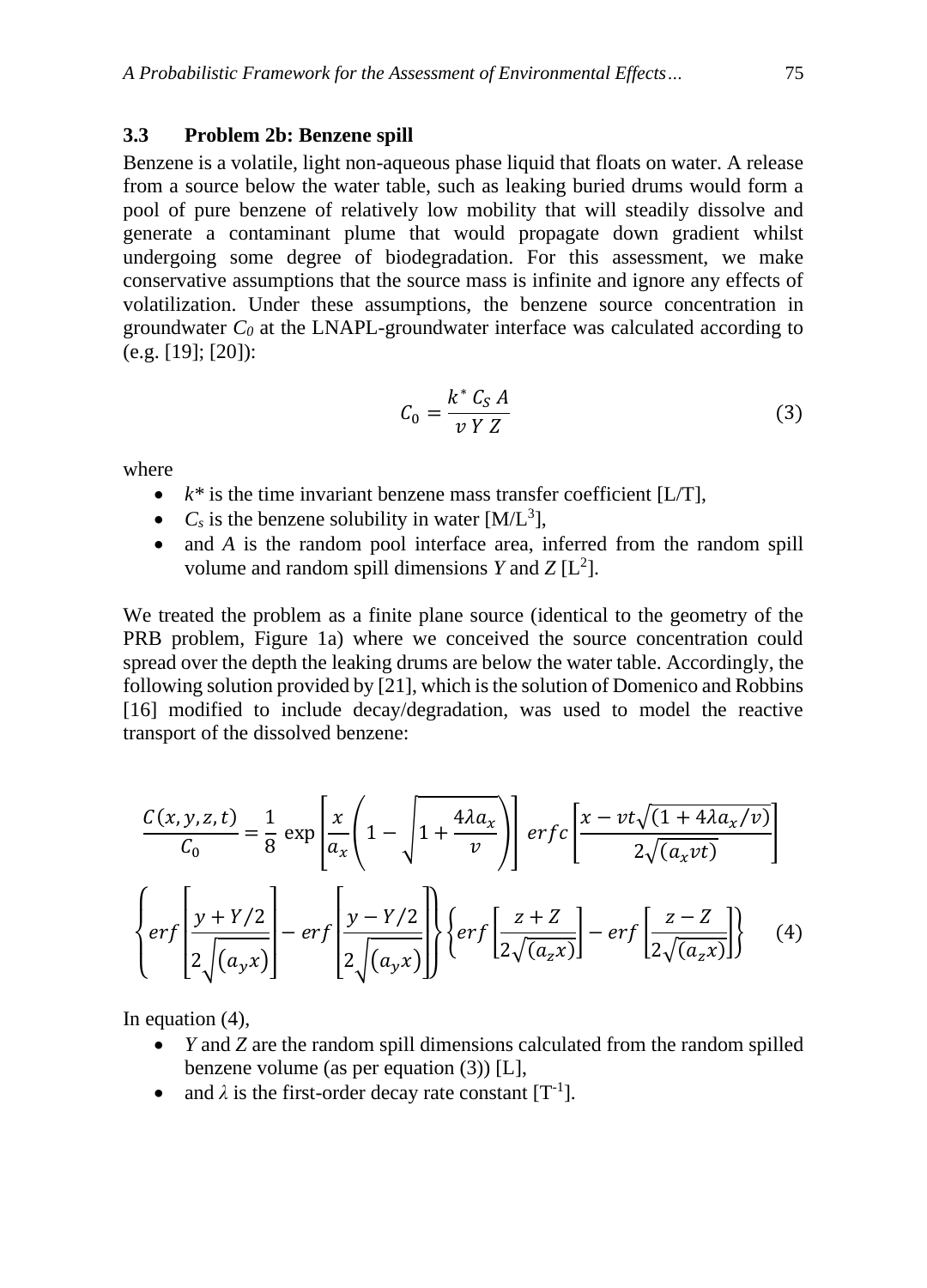Retardation effects are ignored in the problem for the reason being the aquifer contains exceedingly low levels of organic matter to which benzene might otherwise absorb to. It is useful to note that if retardation were to be considered then  $\nu$  in equation (3) needs to be substituted with  $v_R = v/R_f$ , where  $R_f$  is the dimensionless benzene retardation factor in the aquifer.

#### **3.4 Model parameters and modelling**

Subsurface transport model parameters are always uncertain to various degrees. Aside from knowledge that the two field sites considered in this exercise relate to a common, extensive unconfined gravel aquifer composed of alluvial outwash deposits of Holocene age, no site-specific investigations were undertaken to collect hard data. Consequently, in an effort to quantify our uncertainty regarding parameter values and the resulting uncertainty of the model predictions, we treat all parameters of the analytical models as random variables. This transforms the deterministic analytical expressions (1) through (4) to stochastic functions that can be characterized by their ensemble statistics. The question: "*what is the concentration from a particular source at the location x1, y1, z<sup>1</sup> and t1*"? is therefore rephrased to: "*recognizing our limited knowledge of the physical system, what are the potential concentration ranges from a particular source at the location x1, y1, z<sup>1</sup> and t1*"? To answer the latter question, the random model parameters are sampled from their assumed distributions, with the distribution shape, lower moments and ranges drawn from previous studies and relevant literature [22]. The relevant statistics used here are summarized in Table 1.

The stochastic results have been analytically calculated using expressions (1) through (4) using a Monte Carlo scheme. A flow diagram of the scheme is shown in Figure 2. The Monte Carlo approach starts by considering a deterministic set of appropriate model parameter values, sampled from their respective distributions as summarized in Table 1. This would form one random realization and the result of interest is calculated. In this example this involves the concentration calculation of the three contaminants, at predefined points in the aquifer. We obtained concentrations for all three plumes at distances 50, 100, 200 and 500m from the source, along the plume centerline (x-direction) and at five depths, 8, 10, 20, 30 and 50m from the water table (z-direction). This means that for each realization 20 concentrations were calculated for each of the three contaminants. The stochastic anoxic, nitrate-treated groundwater and benzene contaminant plumes were calculated for t=3650 days, ensuring that all plume realizations reached equilibrium and thus simulating steady state conditions from the constant source. The glyphosate concentrations were calculated for  $t_i = x_i/v$ , where  $x_i$  is the horizontal distance between the observation point and the source. Time *t<sup>i</sup>* corresponds to the plume center of mass arrival time to the observation point, and therefore to the greatest concentration at this location. Since  $\nu$  is a random variable it follows from  $t_i$ 's definition that  $t_i$  is also a random variable. The calculated concentrations were recorded, and the next realization was undertaken. For this study, a total of 50,000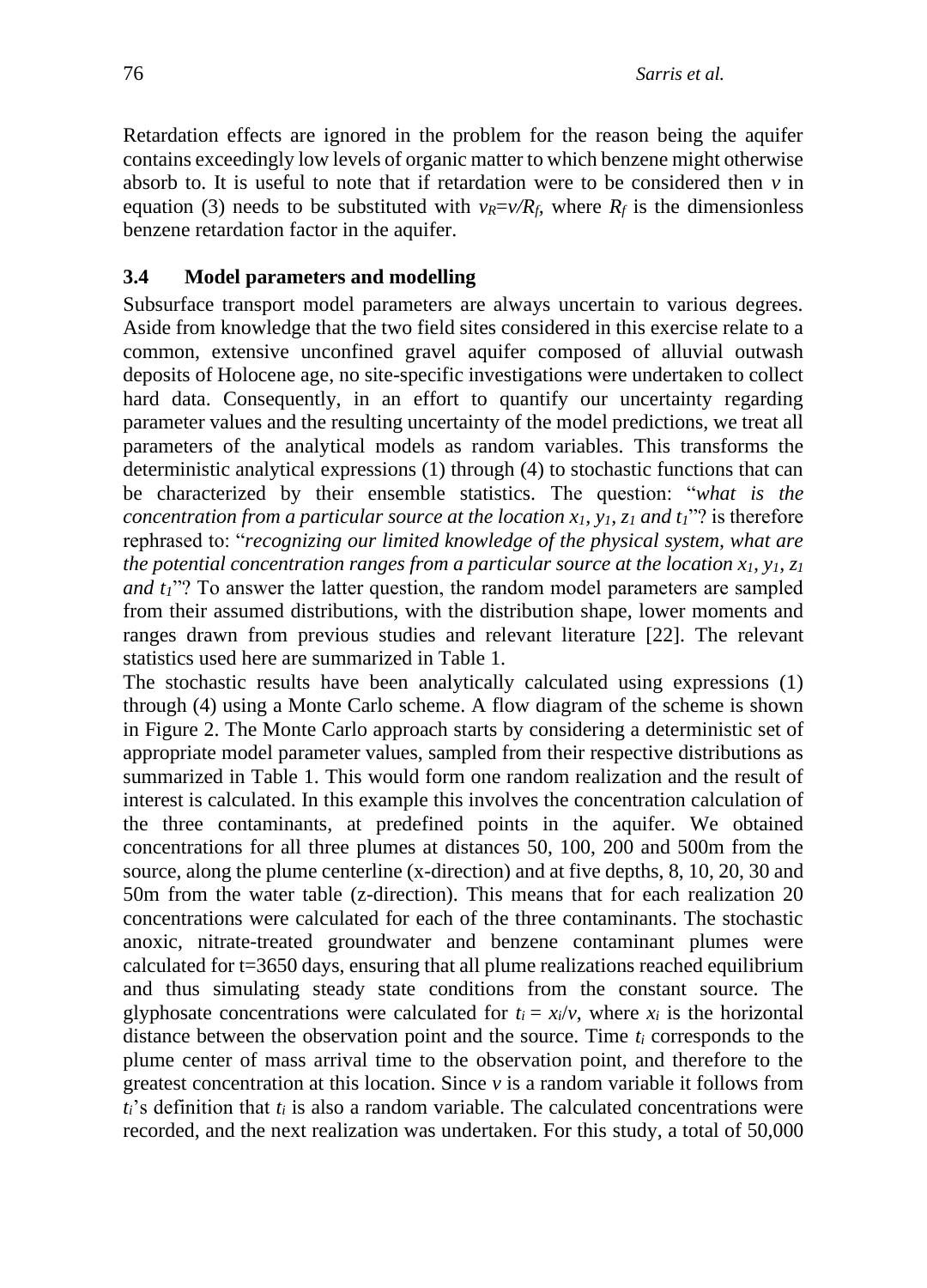realizations were generated. When all realizations were completed,

concentration moments at each monitored location were calculated. The Monte Carlo simulation was undertaken using YASAIw 2.0w [32, 33], a freely available open-source Monte Carlo add-in for Microsoft Excel [4]. The model files are available from the corresponding author upon request.

|                       | <b>Variable</b>                                                         | Min                       | <b>Mean/most likely</b> | <b>Max</b>                | <b>Standard</b><br>deviation, $\sigma$ | <b>Distribution</b> | <b>Comment</b>                                                                            |  |
|-----------------------|-------------------------------------------------------------------------|---------------------------|-------------------------|---------------------------|----------------------------------------|---------------------|-------------------------------------------------------------------------------------------|--|
|                       |                                                                         | <b>Aquifer properties</b> |                         |                           |                                        |                     |                                                                                           |  |
| All problems          | Contaminant velocity,<br>$\nu$ [m/day]                                  | 10                        | 100                     | 350                       | n/a                                    | Triangular          | [23], [24]                                                                                |  |
|                       | Longitudinal<br>dispersivity $a_x$ [m]                                  | $\overline{1}$            | 10                      | 30                        | $\overline{3}$                         | Log-normal          | $[24]$                                                                                    |  |
|                       | Lateral dispersivity<br>anisotropy ratio,<br>$\alpha_{y}\alpha_{x}$ [-] | 0.05                      | 0.1                     | 0.2                       | 0.02                                   | Truncated<br>Normal | $[24]$                                                                                    |  |
|                       | Vertical dispersivity<br>anisotropy ratio,<br>$\alpha_z/\alpha_v$ [-]   | 0.1                       | 0.5                     | $\mathbf{1}$              | 0.1                                    | Truncated<br>Normal | $[24]$                                                                                    |  |
|                       | <b>Glyphosate physiochemical properties</b>                             |                           |                         |                           |                                        |                     |                                                                                           |  |
| Problem <sub>2a</sub> | Source<br>concentration,<br>$C_0$ [g/m <sup>3</sup> ]                   | 7000                      | 10500                   | 157000                    | n/a                                    | beta-PERT           | $[25]$ , $[26]$                                                                           |  |
|                       | First-order degradation<br>rate, $\lambda$ [1/day]                      | 0.007                     | 0.01                    | 0.045                     | n/a                                    | beta-PERT           | $[27]$                                                                                    |  |
|                       | <b>Benzene physiochemical properties</b>                                |                           |                         |                           |                                        |                     |                                                                                           |  |
| Problem <sub>2b</sub> | First-order degradation<br>rate, $\lambda$ [1/day]                      | $\mathbf{0}$              | 0.0002                  | 0.002                     | n/a                                    | beta-PERT           | $[28]$ , $[29]$ ,<br>[30]                                                                 |  |
|                       | Mass transfer<br>coefficient, k* [m/day]                                | 0.0146                    | $0.0166v_x + 0.000384$  | $0.0166v_x +$<br>0.000384 | n/a                                    | beta-PERT           | $[20]$                                                                                    |  |
|                       | Solubility, $C_s$ [g/m <sup>3</sup> ]                                   | 1735                      | 1775                    | 1815                      | 10                                     | Truncated<br>Normal | $[31]$                                                                                    |  |
|                       | Spilled Volume, V[L]                                                    | 1000                      | 1500                    | 2000                      | 150                                    | Truncated<br>Normal | Subjective.<br>Assumed<br>1,500L<br>mean<br>(equivalent<br>to $7^{1/2}$ , 200<br>L drums) |  |
|                       | Source thickness, Z [m]                                                 | 0.01                      | 1.07                    | 1.63                      | n/a                                    | beta-PERT           | Subjective.<br>Extracted                                                                  |  |
|                       |                                                                         |                           |                         |                           |                                        |                     | from historic                                                                             |  |
|                       |                                                                         |                           |                         |                           |                                        |                     | water table<br>fluctuations                                                               |  |
|                       | *n/a: not applicable                                                    |                           |                         |                           |                                        |                     |                                                                                           |  |

**Table 1: Summary statistics of uncertain model parameters.**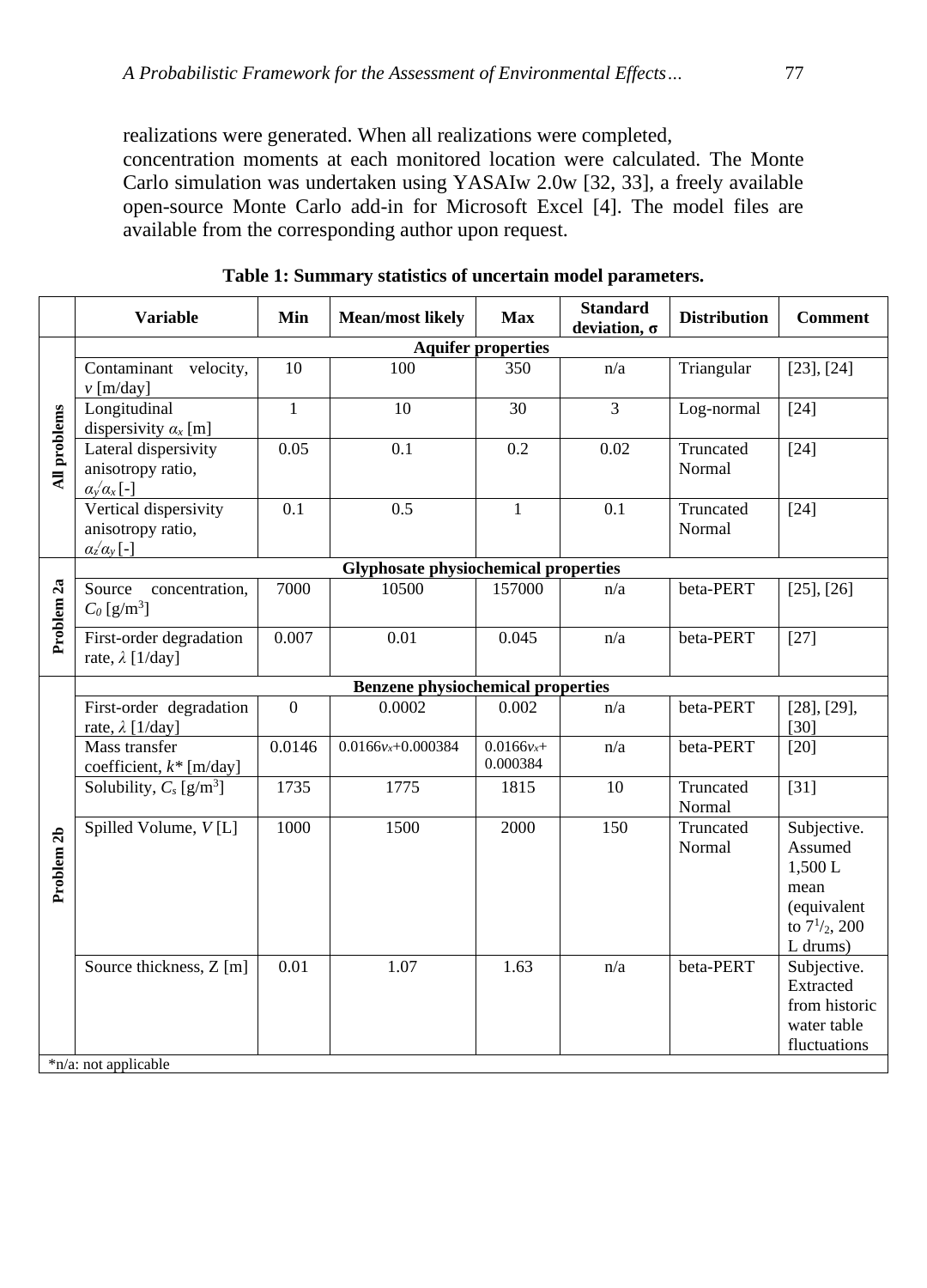

**Figure 2: Flowchart of the Monte Carlo scheme.**

### **4. Results**

The first step, understanding the concept of incorporating uncertainty in the analysis is achieved by visualization of the parameter uncertainty. As summarized in Table 1, longitudinal dispersivity *α<sup>x</sup>* and contaminant velocity *v* were sampled from a lognormal and a triangular distribution, respectively, while glyphosate biodegradation rate and benzene solubility were sampled from a truncated normal and a beta-PERT distribution (a smooth variant of the triangular distribution), respectively. Truncation has been implemented when a normal distribution was assumed, to ensure that all sampled parameter values were positive. The histograms of the 50,000 sampled values for the four aforementioned parameters are shown in Figure 3.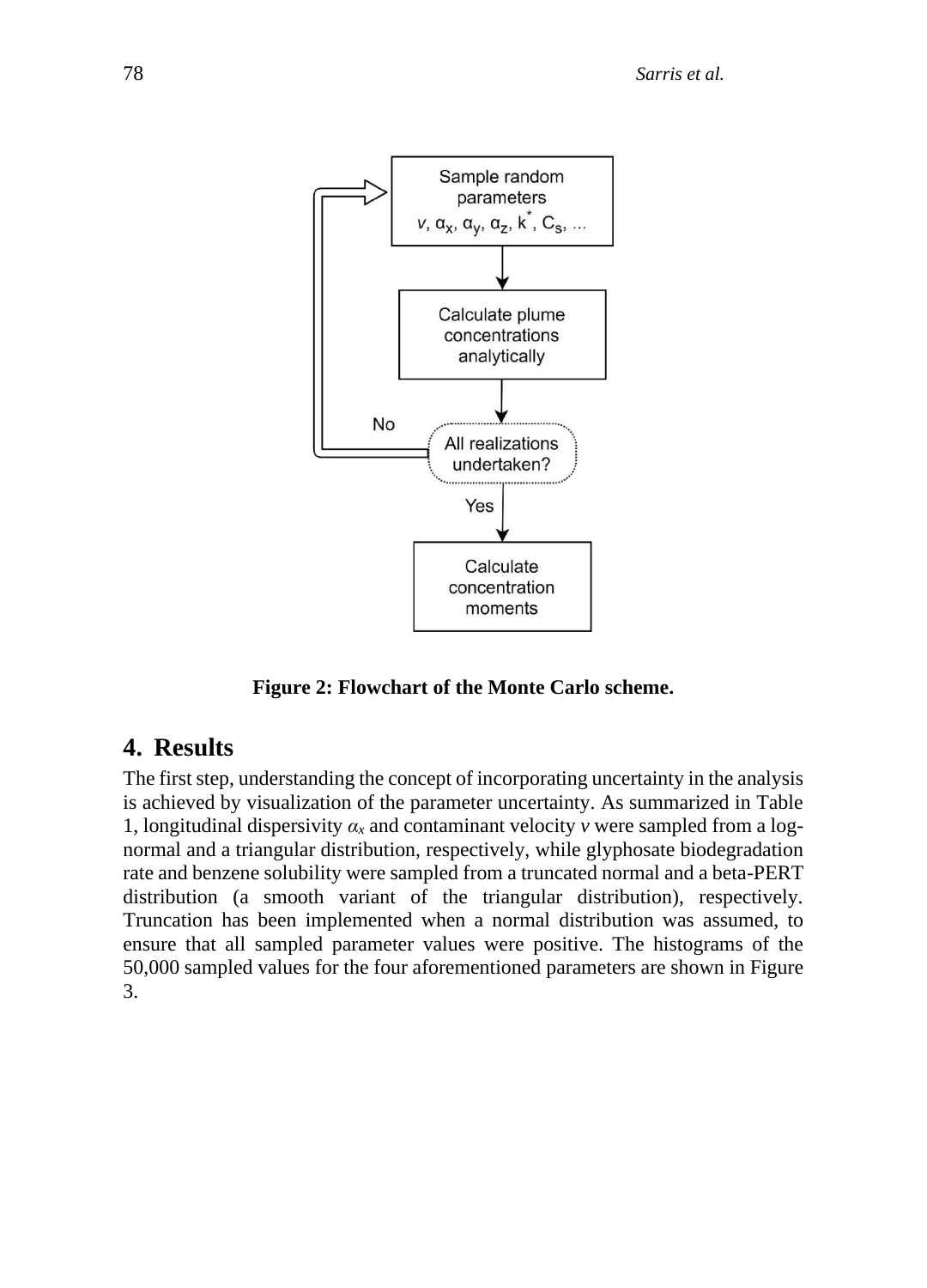

**Figure 3: Parameter uncertainty. Histogram of the simulated longitudinal dispersivity (a) one dimensional contaminant velocity (b) glyphosate biodegradation rate (c) and benzene solubility (d). Longitudinal dispersivity was assumed to follow a log-normal distribution with mean value 10m and standard deviation 3m. Contaminant velocity was assumed to follow a triangular distribution, ranging between 10 and 350m/d with a most likely value of 100m/d. Glyphosate biodegradation rate was assumed to follow a beta-PERT distribution ranging from 0.007 to 0.045d-1 with a most likely value of 0.01d-1 . Benzene solubility was sampled from a truncated normal distribution with mean 1775g/m<sup>3</sup> , standard deviation 10g/m<sup>3</sup> , truncated at less than 1735g/m<sup>3</sup> and greater than 1815g/m<sup>3</sup> .**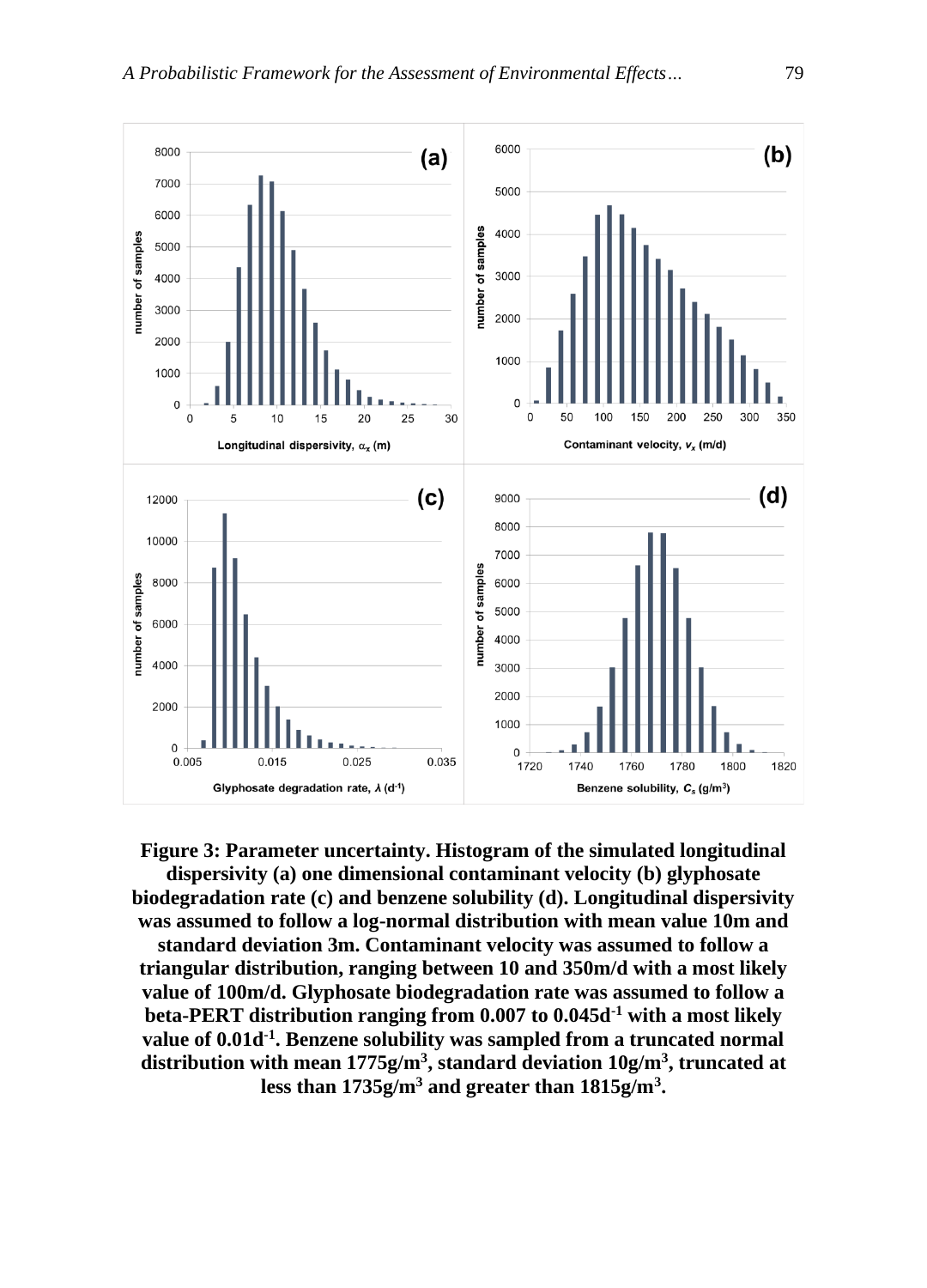Results accounting for predictive uncertainty can be presented in a number of ways, including (a) table of summary statistics, (b) histogram of results and (c) cumulative distribution function (CDF). The simplest (and maybe the less informative) way to summarize results would be a summary table. Table 2 for example summarizes the average calculated benzene concentrations at distance x=100m from the hypothetical source at 5 depths. If a concentration of  $0.01$ g/m<sup>3</sup> is considered the upper safe limit, the conclusion from results in Table 2 is that, on average, the limit will be exceeded for depths up to 20m, and that at 30m depth there is a slightly greater than 50% chance that the limit will be exceeded. It can also be concluded with almost certainty that the limit will not be breached at depths greater than 50m, as the prediction standard deviation is almost zero. Given the lack of knowledge regarding the prediction distribution, only limited conclusions can be drawn regarding the probability of exceeding the upper concentration limit for the summary statistics. The third column of Table 2 shows the estimated  $95<sup>th</sup>$  percentile of the simulated concentration range in a particular location. This can be interpreted as an upper/high estimate of the possible concentrations, due to our limited knowledge of the parameter values. The deterministic estimates for the same problem are also presented in Table 2. These are derived by using the most likely values for all parameters in (3) and (4) and would likely be the outcome of a more "standardized" practical approach. Not surprisingly, discrepancies up to 20% with the ensemble average are observed, due to the lack of linearity and the skewed ranges of parameter values.

|             | Benzene concentration $(g/m3)$ |                              |                             |                      |  |  |  |
|-------------|--------------------------------|------------------------------|-----------------------------|----------------------|--|--|--|
| Depth $(m)$ | Average                        | <b>Standard</b><br>deviation | 95 <sup>th</sup> percentile | <b>Deterministic</b> |  |  |  |
| 8           | 0.632                          | 0.232                        | 1.058                       | 0.682                |  |  |  |
| 10          | 0.505                          | 0.169                        | 0.814                       | 0.570                |  |  |  |
| 20          | 0.101                          | 0.056                        | 0.200                       | 0.128                |  |  |  |
| 30          | 0.012                          | 0.014                        | 0.042                       | 0.011                |  |  |  |
| 50          | $10^{-4}$                      | $4*10^{-4}$                  | $4*10^{-4}$                 | $3*10^{-6}$          |  |  |  |

**Table 2: Benzene concentration summary statistics evaluated at x=100m.**

Figure 4 shows the histogram of relative degree of mixing of the treated water from the woodchip PRB with ambient groundwater at  $x=100$ m and  $z=20$ m, and the spilled benzene concentrations, predicted at  $x=500$ m and  $z=50$ m. The dashed vertical lines correspond to the upper acceptable limit for the contaminant of interest. For benzene this is the drinking water MAV of  $0.01 \text{mg/L}$  or  $\text{g/m}^3$  [15]. In the case of the PRB assessment, we adopted a threshold concentration value of 0.05 (dimensionless), suggesting that the de-oxygenated and nitrate-treated water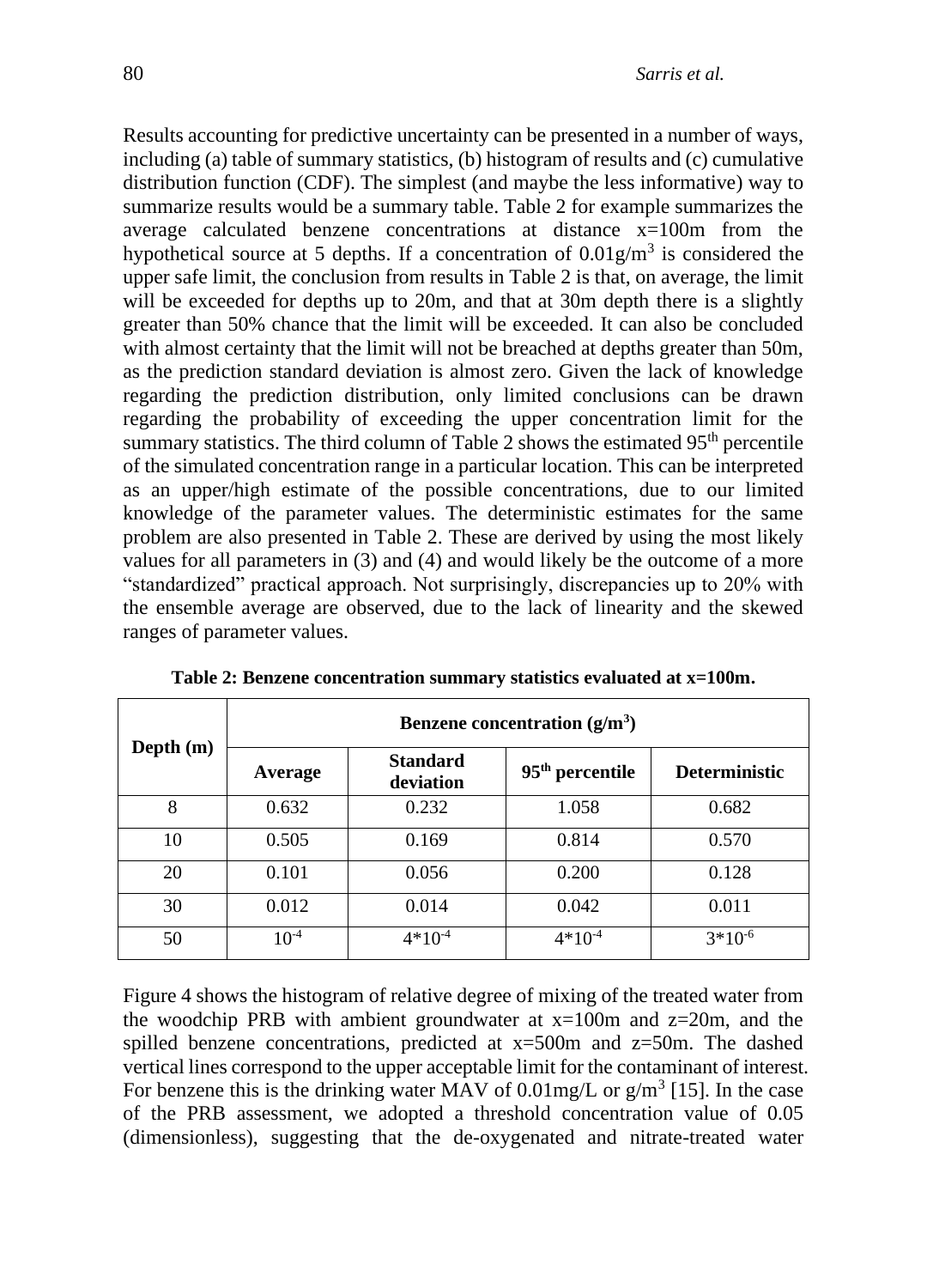leaving the PRB has mixed and been diluted at least by 95% with the (oxic) regional groundwater. For the glyphosate we adopted a threshold value of  $0.7$  g/m<sup>3</sup>, which is the Maximum Contaminant Level Goal set by the USEPA under the federal Safe Drinking Water Act [34]. Consequently, resulting concentrations plotting to the right of these limits suggest exceedances (unfavorable outcomes). The exceedance frequency can be evaluated from the relative proportion of the number of analytical solutions exceeding this limit to the total number of Monte Carlo simulations. From the benzene concentration histogram in Figure 4 for example, it can be inferred that approximately 20,000 out of the total 50,000 analytical solutions resulted in exceedance of the  $0.01$ g/m<sup>3</sup> limit, suggesting that this should be expected with a frequency of about 40%. Similarly, the 5% limit for the PRB-treated groundwater plume is exceeded in about 25,000 instances, suggesting an exceedance frequency of 50%.



#### **Figure 4: Predictive uncertainty. Histogram of simulated relative mixing of the treated water from the woodchip PRB and benzene concentrations at two locations. Dashed vertical line represents the upper acceptable limit of the pollutant.**

Contrary to a histogram, a cumulative distribution function (CDF) plot is not biased by bin selection. It shows instead, in a continuous plot, the probability that a specific value would not be exceeded. This is demonstrated in Figure 5, which plots the CDFs for the modelled PRB plume, glyphosate and benzene concentrations, at distances 100m and 500m from the hypothetical sources, at all five depths considered in the study. Again, the vertical dashed lines demark the upper acceptable concentration limits, referred to above.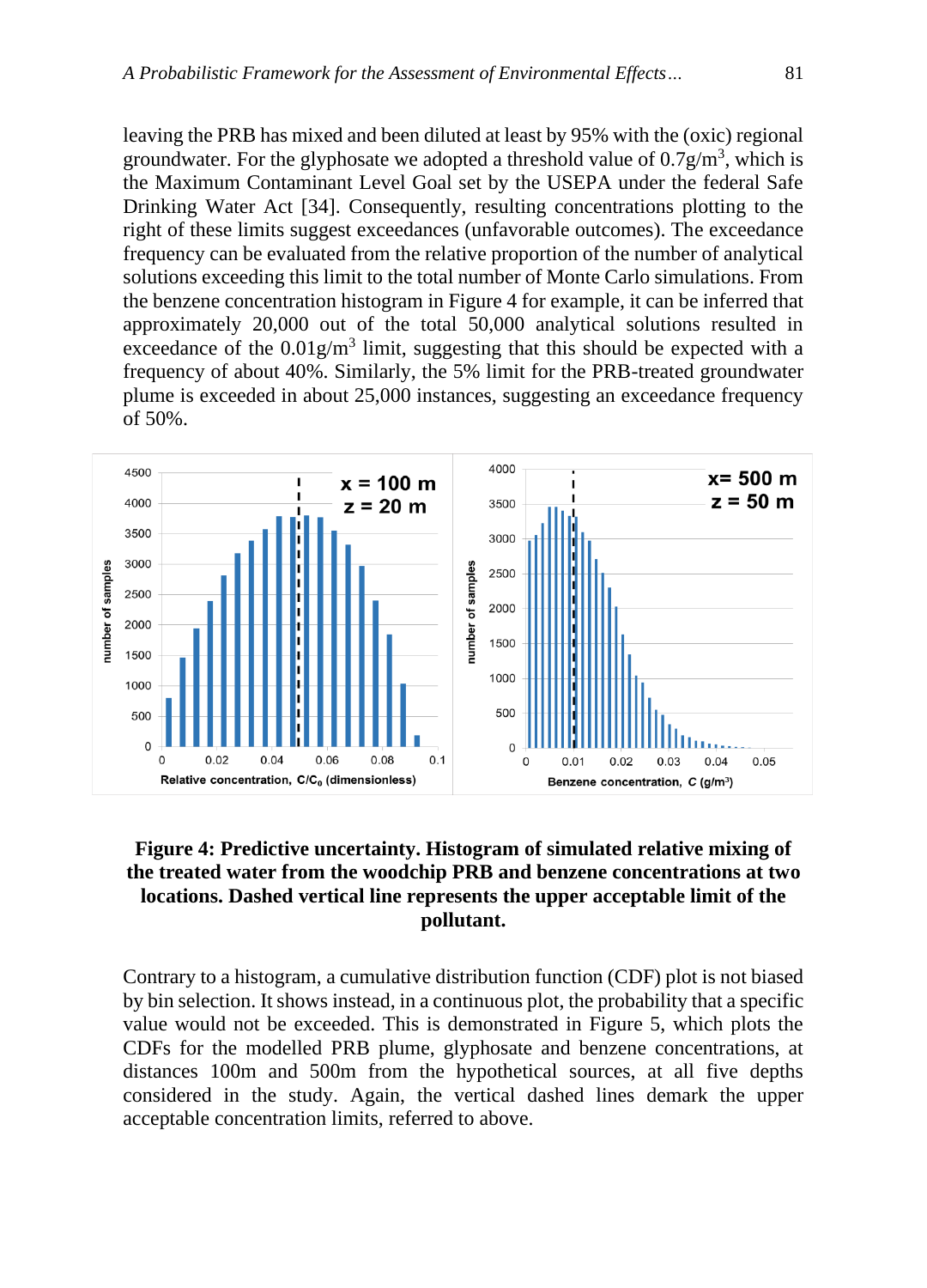

#### **Figure 5: Predictive uncertainty. Cumulative distribution function (CDF) of the simulated relative mixing of the treated water from the woodchip PRB, glyphosate and benzene concentrations, calculated at 100m and 500m distances from the source and five depths. Dashed vertical line represents the upper acceptable limit of the pollutant.**

From the intersection point of the limit line and the CDF for the PRB-plume at 20m depth, it can be inferred that 100m down-gradient of the PRB there is approximately 45% probability that effects of the PRB will be noticeable, or 55% chance the plume is sufficiently mixed/diluted with ambient groundwater. For the same depth at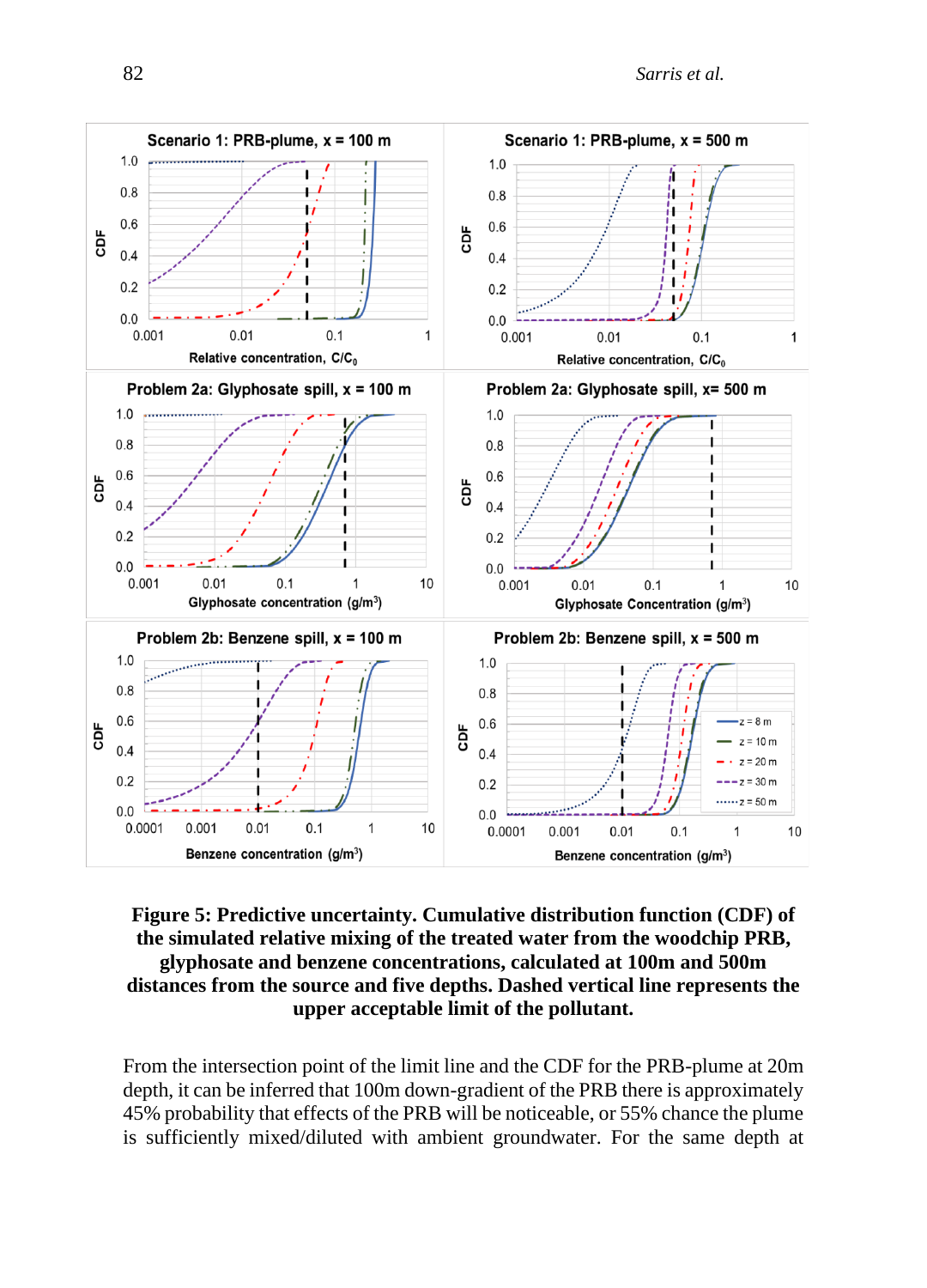x=500m, the effects of the PRB are predicted to be more noticeable with just 5% chance of sufficient mixing of the treated plume water. The apparent positive increase in concentration with increasing travel distance in this case stems from the effects of vertical dispersion in creating a three-dimensional plume. Similar conclusions can be drawn from the glyphosate CDFs. At distance 100m from the source, the exceedance probabilities are 12% and 20% at depths of 8 and 10m respectively, while at 500m distance it should be expected that groundwater quality would be unaffected by an illicit glyphosate release incident. Calculated exceedance probabilities can also form the basis for risk assessment analysis for exceeding concentration thresholds. This is achieved by calculating the product of the exceedance probability and the cost of the exceedance such as cleanup or lost productivity [35].

### **5. Summary and conclusions**

Models of hydrological systems are tools often used by professional engineers, to integrate our current knowledge about a system, in order to address a range of issues of concern to stakeholders. Uncertainty, due to our limited knowledge of natural processes, model structures or model parameters, means that there will always be alternative outcomes that a decision maker needs to be aware of. In this work we developed a relatively simple probabilistic framework that accounts for model parameter uncertainty. The framework was applied to three relatively simple, yet well understood groundwater contaminant transport problems adapted from realworld case examples. We have shown how practitioners can efficiently account for parameter uncertainty and translate results to predictive uncertainty for which a range of possible outcomes can be evaluated in a probabilistic manner and form the basis for a risk-based assessment. Also, we have demonstrated how the statistical moments of the outcomes can be visualized and interpreted to provide useful outcomes in terms of limit exceedances.

While the groundwater modelling examples used in this paper were simple in the sense that they did not address issues like heterogeneity, they provide a useful illustration of the general methodology that should be applied, irrespective of problem type, when data uncertainty needs to be accounted for in design and decision-making. The presented framework is not limited to simple problems with analytical solutions, but more advanced tools and coding may be required otherwise. The framework can be further expanded to account for model structure uncertainty or conceptualization uncertainty, by incorporating additional numerical implementations. We have found the framework to be well understood by water resource managers and well received by decision-makers.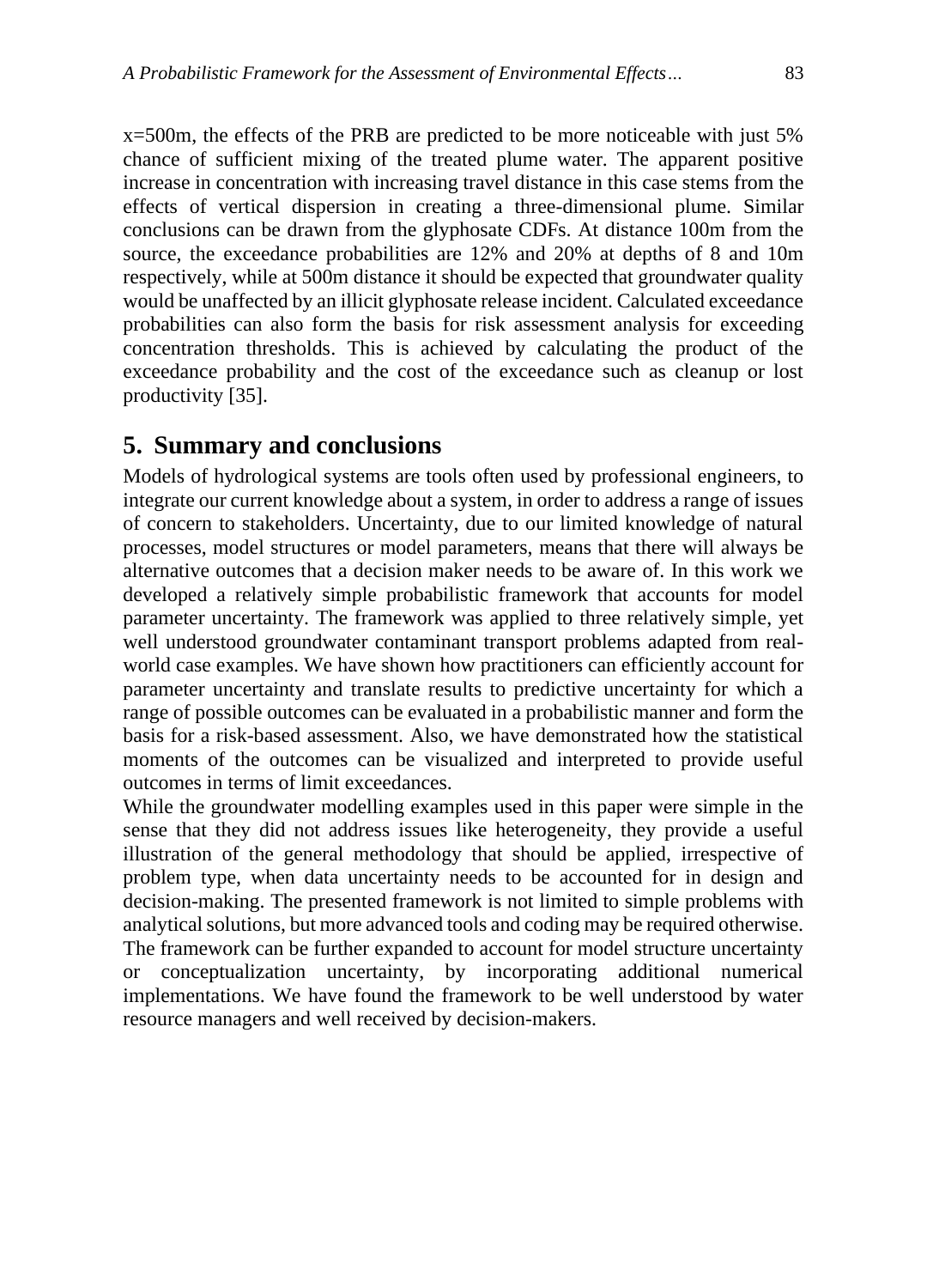# **References**

- [1] Guillaume, J. H. A., Hunt, R. J., Comunian, A., Blakers, R. S. and Fu, B. (2016). Methods for exploring uncertainty in groundwater management predictions, in integrated groundwater management: concepts, approaches and challenges. A.J. Jakeman et al., Editors. Springer International Publishing: Cham. pp.711-737.
- [2] Freeze, R.A. (1975). A stochastic-conceptual analysis of one-dimensional groundwater flow in nonuniform homogeneous media. Water Resources Research. 11(5):pp.725-741.
- [3] Sarris, T.S. and Paleologos, E.K. (2004). Numerical investigation of the anisotropic hydraulic conductivity behavior in heterogeneous porous media. Stochastic Environmental Research and Risk Assessment. 18(3): pp.188-197.
- [4] Sarris, T.S. and Burbery, L.F. (2018). Stochastic multi-objective performance optimization of an in-stream woodchip denitrifying bioreactor. Ecological Engineering. 124: pp.38-50, doi:10.1016/j.ecoleng.2018.09.006.
- [5] Paleologos, E.K. and Sarris, T.S. (2011). Stochastic analysis of flux and head moments in a heterogeneous aquifer system. Stochastic Environmental Research and Risk Assessment. 25(6): pp.747-759.
- [6] Sanchez-Vila, X. and Fernàndez-Garcia, D. (2016). Debates—Stochastic subsurface hydrology from theory to practice: Why stochastic modeling has not yet permeated into practitioners? Water Resources Research. 52(12): pp.9246-9258.
- [7] Rajaram, H. (2016). Debates—Stochastic subsurface hydrology from theory to practice: Introduction. Water Resources Research. 52(12): pp.9215-9217.
- [8] Burbery, L.F., Mellis, R., Abraham, P., Finnemore, M., Weaver, L. and Close, M.E. (2019). Denitrification wall trial in a gravel aquifer. Proceedings of the International Interdisciplinary Conference on Land Use and Water Quality Agriculture and the Environment. Aarhus, Denmark, 3-6 June 2019.
- [9] Schipper, L.A., Robertson, W.D., Gold A.J., Jaynes, D.B. and Cameron, S.G. (2010). Denitrifying bioreactors – an approach for reducing nitrate loads to receiving waters. Ecological Engineering. 36 (11): pp.1532-1543. doi:10.1016/j.ecoleng.2010.04.008.
- [10] Burbery, L. F. (2018). Nitrate reactivity in groundwater: a brief review of the science, practical methods of assessment, and collation of results from New Zealand field investigations. Journal of Hydrology New Zealand 57 (2): pp.51-79.
- [11] Fenwick, G. (2016). Groundwater Ecosystems. In: Jellyman, P.G., Davie, T.J.A., Pearson, C.P, Harding, J.S. (Eds.). Advances in New Zealand Freshwater Sciences. pp.345-356. New Zealand Hydrological Society and New Zealand Limnological Society.
- [12] Schmidt, C.A. and Clark, M.W. (2012). Evaluation of a denitrification wall to reduce surface water nitrogen loads. Journal of Environmental Quality 41:pp.724–731. doi:10.2134/jeq2011.0331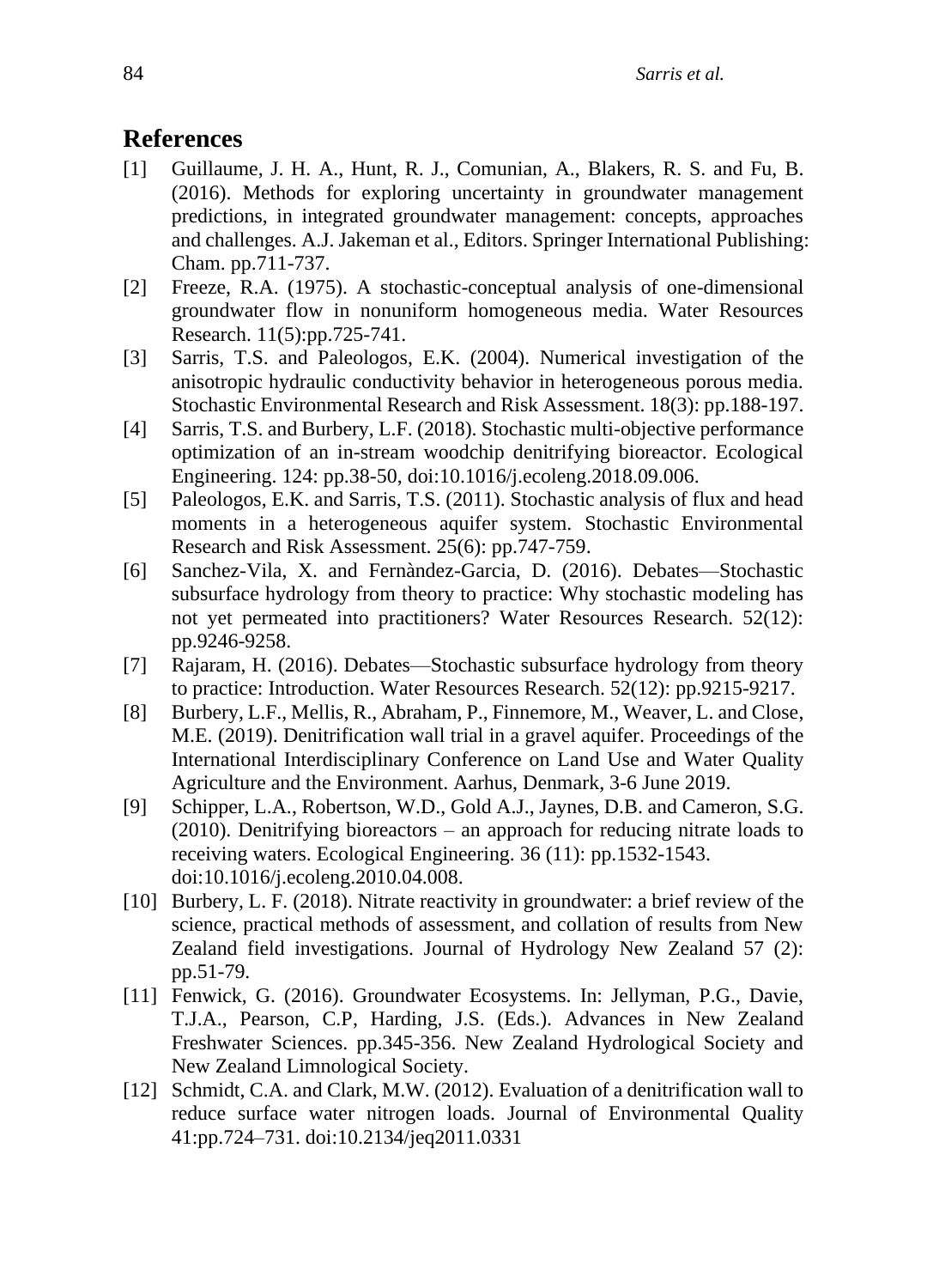- [13] Environment Canterbury. (2019) Canterbury Land and Water Regional Plan. https://eplan.ecan.govt.nz/eplan/#Rules/0/50/1/23844 (accessed 29 July 2019).
- [14] International Agency for Research on Cancer. (2015). IARC Monograph on Glyphosate.https://www.iarc.fr/featured-news/media-centre-iarc-newsglyphosate/
- [15] Ministry of Health NZ. (2018). Drinking-water Standards for New Zealand 2005 (revised 2018). Wellington: Ministry of Health.
- [16] Domenico, P.A. and Robbins, G.A. (1985). A new method of contaminant plume analysis. Groundwater, 23(4): pp.476-485.
- [17] Srinivasan, V., Clement, T.P. and Lee, K.K. (2007). Domenico solution—is it valid? Ground Water 45 (2): pp.136-146. doi: 10.1111/j.1745-6584.2006.00281.x
- [18] Baetsle, L.H. (1969). Migration of Radionuclides in Porous Media. In: A. M. F. Duhamel (Eds.), Progress in Nuclear Energy Series XII, Health Physics, pp.707-730. Pergamon Press, Elmsford, NY.
- [19] Sulaymon, A.H. and Gzar, H.A. (2011). Dissolution of benzene in the saturated porous media. Journal of Engineering 17 (4), pp.898-911.
- [20] Gzar, H.A. (2012). LNAPL Dissolution in Porous Media and Dissolution Rate Computations. Journal of University of Babylon 20 (4), pp.1122-1135.
- [21] Domenico, P.A. (1987). An analytical model for multidimensional transport of a decaying contaminant species. Journal of Hydrology. 91(1): pp.49-58.
- [22] Avanidou, T. and Paleologos, E. K. (2002). Infiltration in stratified, heterogeneous soils: Relative importance of parameters and model variations. Water Resources Research 38 (11):14-1-14-15. doi: 10.1029/2001wr000725.
- [23] Close, M.E., Matthews, M., Burbery, L.F., Abraham, P. and Scott, D. (2014). Use of radon to characterise surface water recharge to groundwater. Journal of Hydrology New Zealand 53 (2):pp.113-127.
- [24] Sarris, T.S., Close, M. and Abraham, P. (2018). Using solute and heat tracers for aquifer characterization in a strongly heterogeneous alluvial aquifer. Journal of Hydrology, DOI 10.1016/j.jhydrol.2018.01.032, Vol.558, pp.55- 71, 2018.
- [25] Fu, W., Guo, Q. and Wang, J. (2010). Solubility of Glyphosate in Ethanol  $+$ Water, 1-Propanol + Water, and  $2$ -Propanol + Water from (293 to 333) K. Journal of Chemical & Engineering, 55 (9), pp.3915-3917. DOI: 10.1021/je901006c
- [26] NPIC, National Pesticide Information Center. (2019). Glyphosate Technical Fact Sheet, http://npic.orst.edu/factsheets/archive/glyphotech.html, accessed July 2019.
- [27] CCME (1989). Canadian water quality guidelines. Ottawa, Ontario, Environment Canada, Canadian Council of Ministers of the Environment.